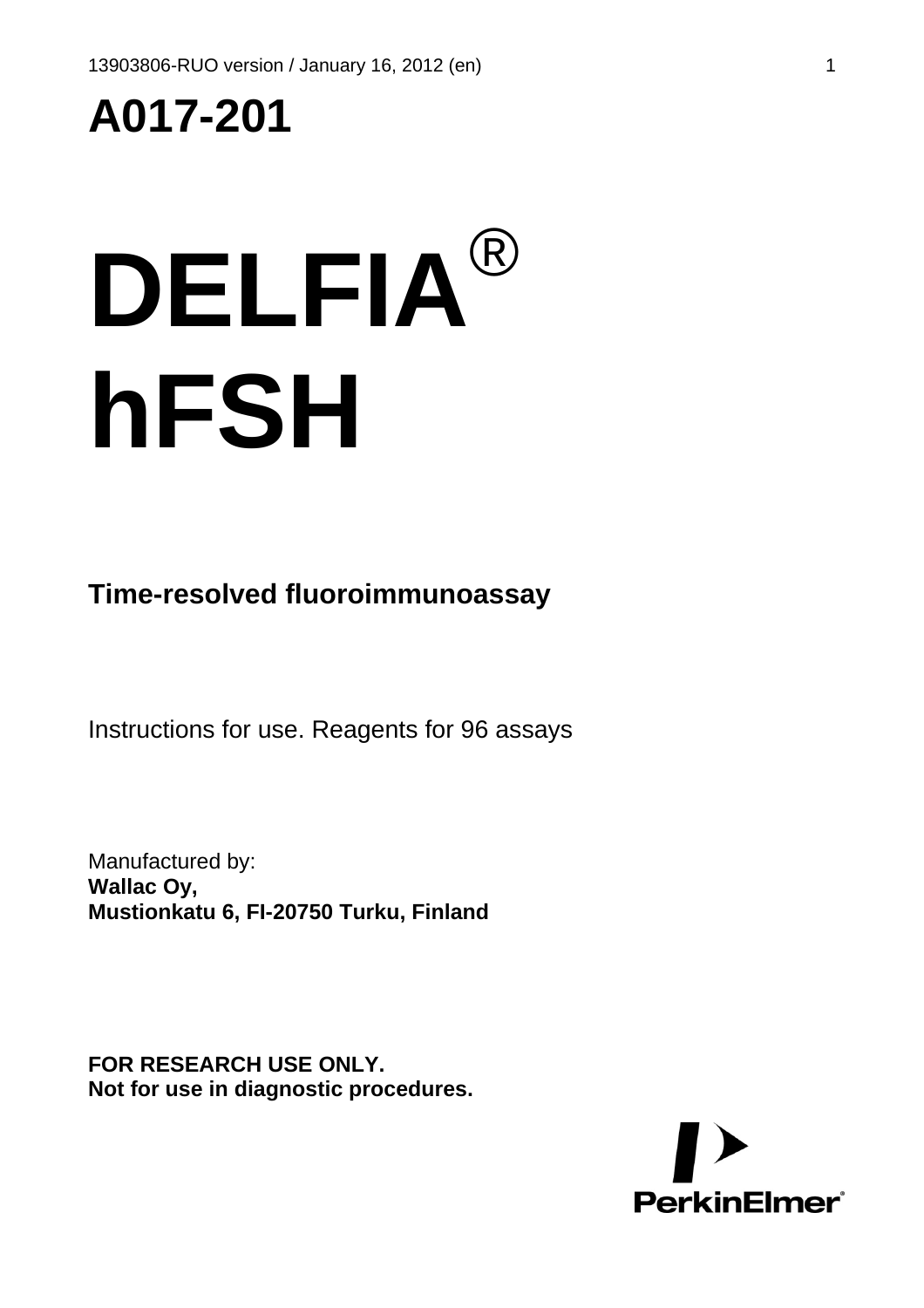#### **SYMBOLS**



Batch code



Packing number



Catalog number



Use by



Temperature limitation



Store in the dark



Contains sufficient for <n> tests



Consult instructions for use



Manufacturer







Recyclable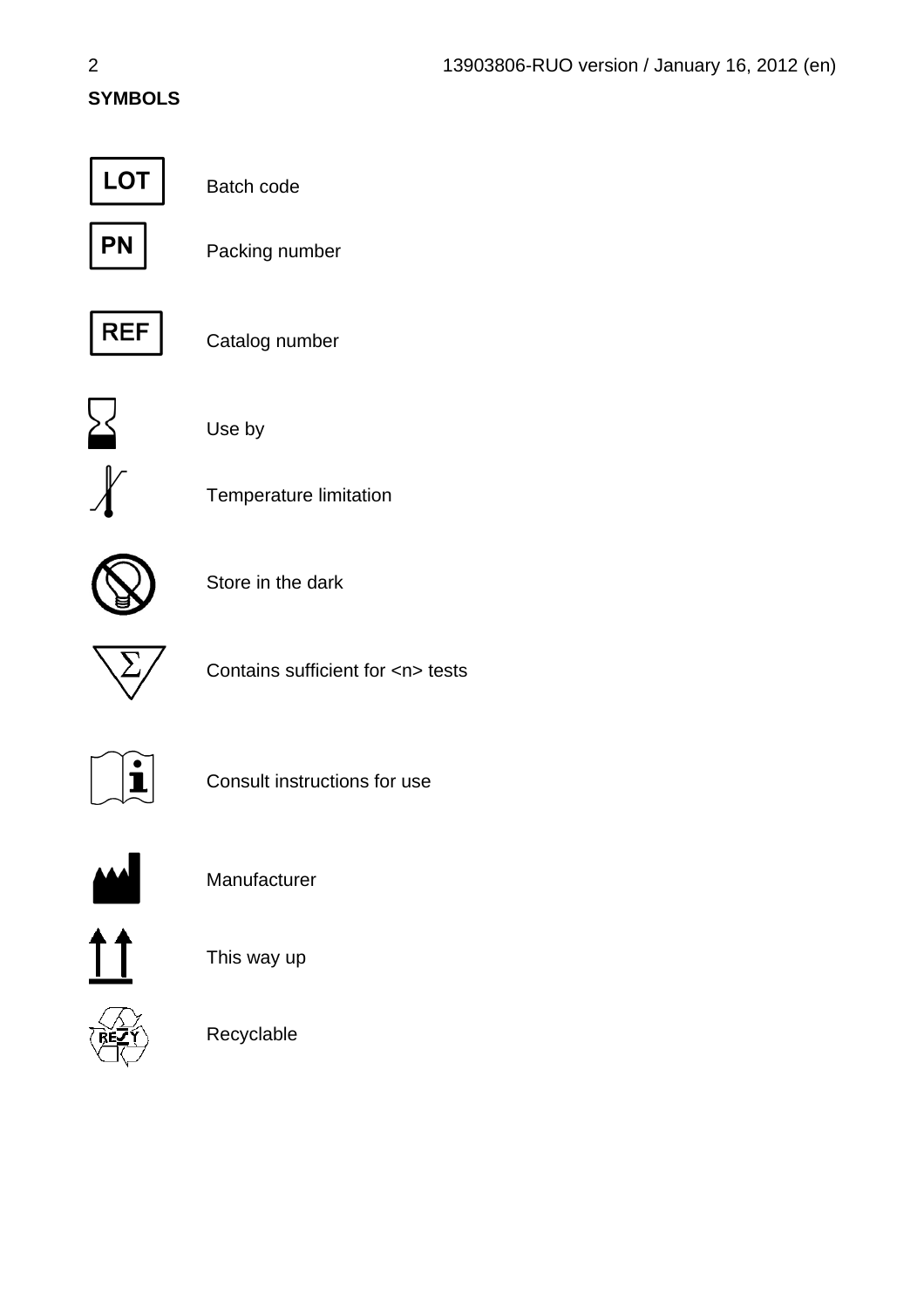### **DELFIA®**  **hFSH kit**

#### **APPLICATION**

This kit is for the quantitative determination of follicle stimulating hormone (hFSH) in serum.

#### **For research use only. Not for use in diagnostic procedures.**

#### **PRINCIPLES OF THE ASSAY**

The DELFIA<sup>[®](#page-2-1)</sup> hFSH assay is a solid phase, two-site fluoroimmunometric assay in which two monoclonal antibodies (derived from mice) are directed against two separate antigenic determinants on the hFSH molecule. Standard, control and samples containing hFSH are first reacted with immobilized monoclonal antibodies directed against a specific antigenic site on the ß-subunit of hFSH. Europium-labeled antibodies directed against a specific antigenic site on the  $\alpha$ -subunit of hFSH are then reacted with the hFSH molecule, already bound to the solid phase antibody.

Enhancement Solution dissociates europium ions from the labeled antibody into solution, where they form highly fluorescent chelates with components of the Enhancement Solution. The fluorescence is proportional to the quantity of hFSH in the sample (1,2,3).



<span id="page-2-1"></span><span id="page-2-0"></span>DELFIA is a registered trademark of PerkinElmer, Inc. DELFIA is a registered trademark of PerkinElmer, Inc.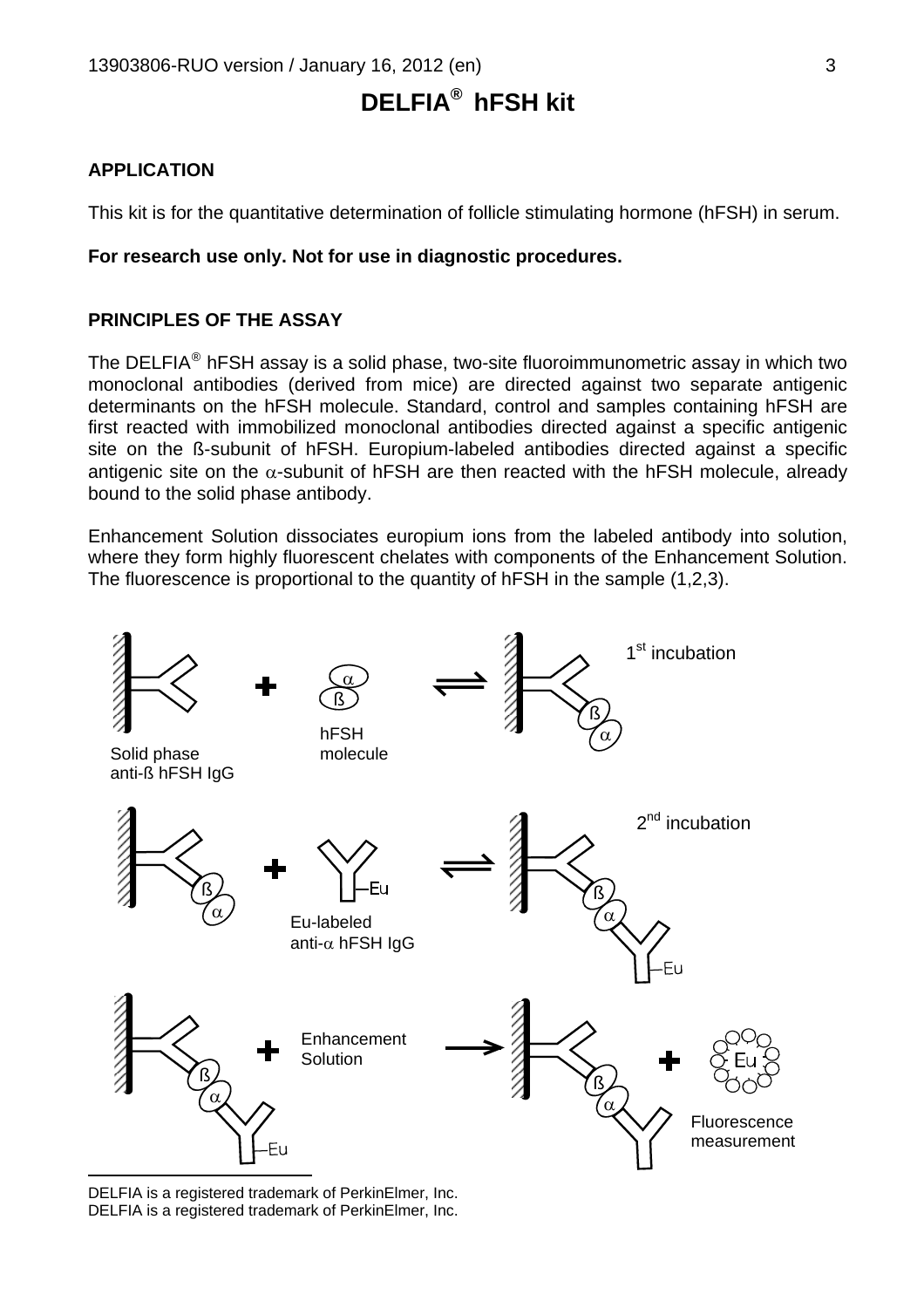#### **KIT CONTENTS**

Each DELFIA hFSH kit contains reagents for 96 assays.

The expiry date of the unopened kit is stated on the outer label. Store at +2–+8 °C.

Once opened, the kit components are stable for up to 2 weeks when used as described in the section "ASSAY PROCEDURE".

#### **Reagents**

| Component                                                                                                        | Quantity        | Shelf life and storage                                                                                          |
|------------------------------------------------------------------------------------------------------------------|-----------------|-----------------------------------------------------------------------------------------------------------------|
| hFSH Standards<br>(approx. values)                                                                               | 6 vials, 1.1 mL | $+2-+8$ °C until expiry date<br>stated on the vial label.                                                       |
| $\overline{A}$<br>$0$ U/L<br>B<br>$1$ U/L<br>$\mathsf{C}$<br>4 U/L<br>D<br>16 U/L<br>E<br>64 U/L<br>F<br>256 U/L |                 | The exact hFSH concentrations are given on the lot<br>specific quality control certificate included in the kit. |

The ready-for-use standards are in Tris-HCl buffered salt solution with bovine serum albumin, and < 0.1 % sodium azide as preservative.

The standards have been calibrated against the Follicle Stimulating Hormone/Luteinizing Hormone, Human, Pituitary (94/632).

Anti-hFSH-Eu tracer stock solution  $($  - 20  $\mu$ g/mL) (mouse monoclonal)

1 vial,  $0.75$  mL  $+2-+8$  °C until expiry date stated on the vial label.

The tracer is in Tris-HCl buffered (pH 7.8) salt solution with bovine serum albumin, mouse IgG, and < 0.1 % sodium azide as preservative.

| <b>Wash Concentrate</b>                                                                                                                 | 1 bottle, 40 mL |  | $+2-+8$ °C until expiry date<br>stated on the bottle label. |  |  |  |
|-----------------------------------------------------------------------------------------------------------------------------------------|-----------------|--|-------------------------------------------------------------|--|--|--|
| A 25-fold concentration of Tris-HCI buffered (pH 7.8) salt solution with Tween 20.<br>Contains Germall II <sup>1</sup> as preservative. |                 |  |                                                             |  |  |  |

<span id="page-3-0"></span>l  $1$  Germall is a registered trademark of ISP Investments, Inc.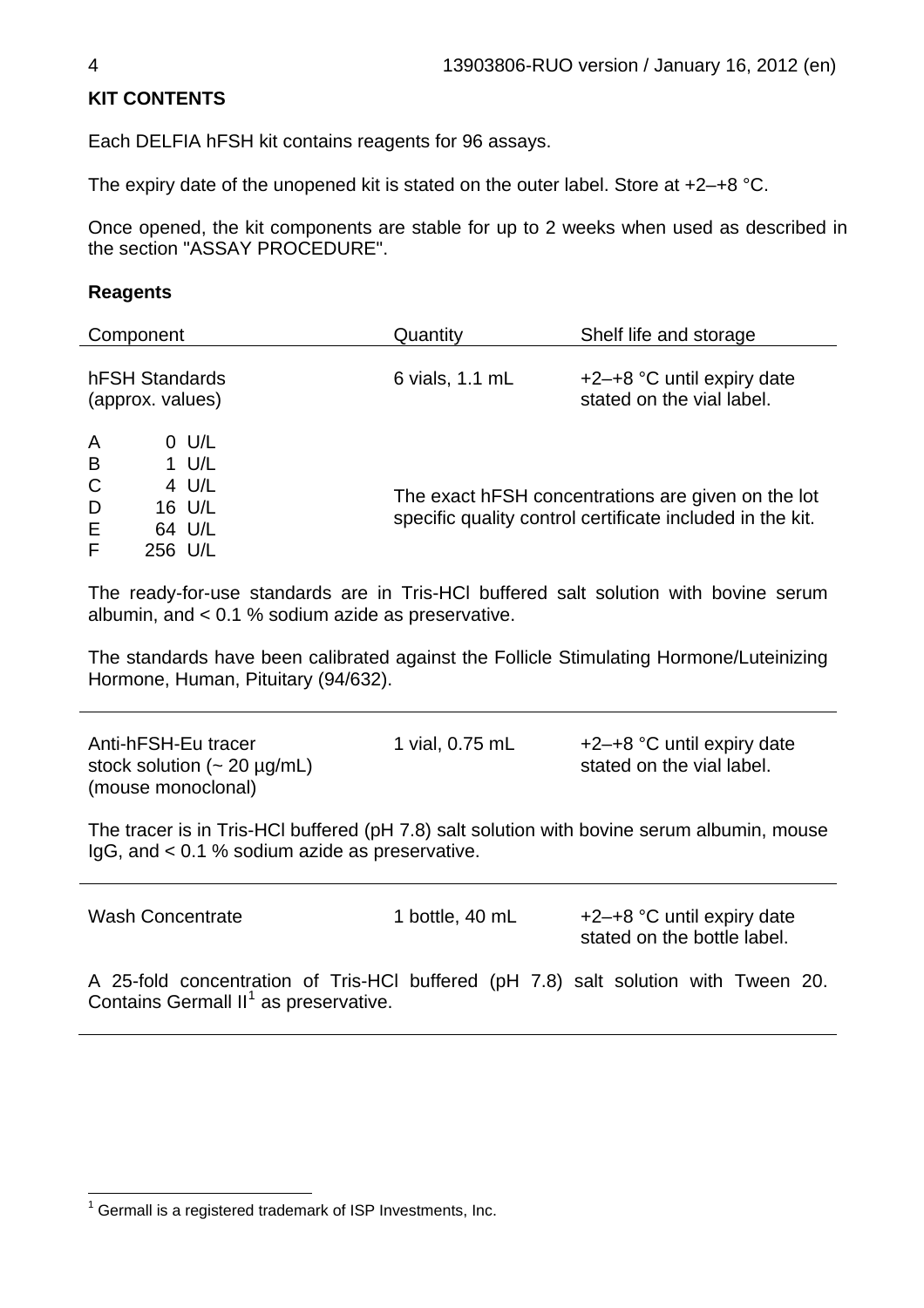Multibuffer 1 bottle, 50 mL +2-+8 °C until expiry date stated on the bottle label.

Ready-for-use Tris-HCl buffered (pH 7.8) salt solution with bovine serum albumin, bovine globulin, mouse IgG, diethylenetriaminepentaacetic acid, Tween 40, blockers, an inert red dye, and < 0.1 % sodium azide as preservative.

| <b>Enhancement Solution</b>                                                                                                                        | 1 bottle, 50 mL | $+2-+8$ °C until expiry date<br>stated on the bottle label.<br>Shelf life 6 months at room<br>temperature $(+20 + 25$ °C).<br>Avoid direct sunlight. |  |  |  |  |
|----------------------------------------------------------------------------------------------------------------------------------------------------|-----------------|------------------------------------------------------------------------------------------------------------------------------------------------------|--|--|--|--|
| Ready-for-use Enhancement Solution with Triton $X-100^2$ , acetic acid and chelators.                                                              |                 |                                                                                                                                                      |  |  |  |  |
| <b>Anti-hFSH Microtitration Strips.</b><br>8 x 12 wells coated with antibodies<br>against the B-subunit of the hFSH<br>molecule (mouse monoclonal) | 1 plate         | $+2-+8$ °C until expiry date<br>stated on the label.                                                                                                 |  |  |  |  |
| Lot specific<br>quality control certificate                                                                                                        | 1 pc            |                                                                                                                                                      |  |  |  |  |

#### **MATERIALS REQUIRED BUT NOT SUPPLIED WITH THE KIT**

The DELFIA hFSH kit is part of a complete system of reagents and instrumentation. The DELFIA system requires the following items, which are available from Wallac Oy or PerkinElmer, Inc. and its distributors.

- 1. Time-resolved fluorometer plus printer and (optional) computer
- 2. Automatic washer DELFIA Platewash (prod. no. 1296-026)
- 3. Automatic shaker DELFIA Plateshake (prod. no. 1296-003/004)
- 4. Pipette for dispensing Multibuffer and the diluted tracer solution Eppendorf Multipette (prod. no. 1296-014) with 5 mL Combitips (prod. no. 1296-016) or alternatively DELFIA Plate Dispense with the DELFIA Dispense Unit (prod. nos. 1296-041 and 1296-043)
- 5. Pipette for dispensing the Enhancement Solution Eppendorf Multipette (prod. no 1296- 014) with 5 mL Combitips (prod. no. 1296-16) or alternatively the DELFIA Plate Dispense (prod. no. 1296-041)

In addition to the DELFIA system the following are required:

- precision pipettes for dispensing microlitre volumes and pipettes for dispensing milliliter volumes
- deionized water

<span id="page-4-0"></span> 2 Triton is a registered trademark of Union Carbide Chemicals & Plastics Technology.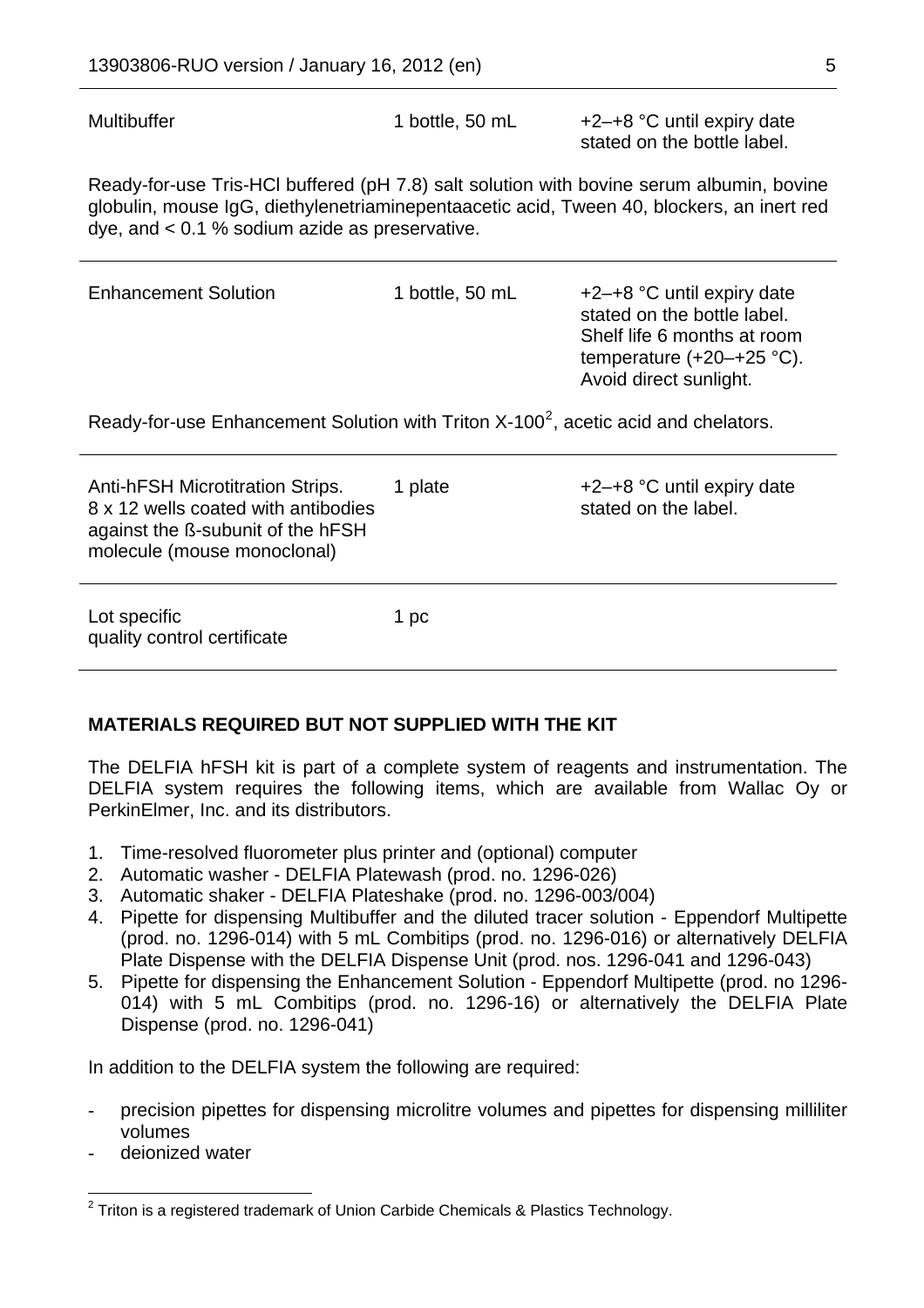#### **SPECIMEN COLLECTION AND HANDLING**

Collect blood by venipuncture, allow to clot and separate the serum by centrifugation. Plasma samples can also be used. Hemolytic, lipemic or icteric serum samples do not interfere.

Samples can be stored 6 days at +2–+8 °C. For longer periods store samples at -20 °C. Repeated freezing and thawing should be avoided.

#### **WARNINGS AND PRECAUTIONS**

#### **For research use only. Not for use in diagnostic procedures.**

Handle all specimens as potentially infectious. Please refer to the U.S. Department of Health and Human Services publication "Biosafety in Microbiological and Biomedical Laboratories" or any other local or national regulation.

Reagents contain sodium azide  $(NaN<sub>3</sub>)$  as a preservative. Sodium azide may react with lead and copper plumbing to form highly explosive metal azides. On disposal, flush with a large volume of water to prevent azide build-up.

Disposal of all waste should be in accordance with local regulations.

#### **ASSAY PROCEDURE**

Perform each determination in duplicate for both standards and unknowns. A standard curve should be run with each assay. All reagents and samples must be brought to room temperature (+20–+25 °C) before use.

| 1. Preparation of reagents | Reconstituted stability                              |  |  |  |
|----------------------------|------------------------------------------------------|--|--|--|
| Wash solution              | 2 weeks at $+2$ - $+25$ °C<br>in a sealed container. |  |  |  |

Pour the 40 mL of Wash Concentrate into a clean container and dilute 25-fold by adding 960 mL of deionized water to give a buffered wash solution (pH 7.8).

Anti-hFSH-Eu tracer **Prepare within one hour of use.** 

Prepare the needed volume of tracer dilution by mixing 30  $\mu$ L tracer stock solution with 3.0 mL of Multibuffer per strip (see table in the Summary Protocol Sheet).

**It is important that the Multibuffer does not come into contact with tracer stock solution not intended for immediate use.** 

We advise the use of a disposable plastic container to prepare the tracer working solution.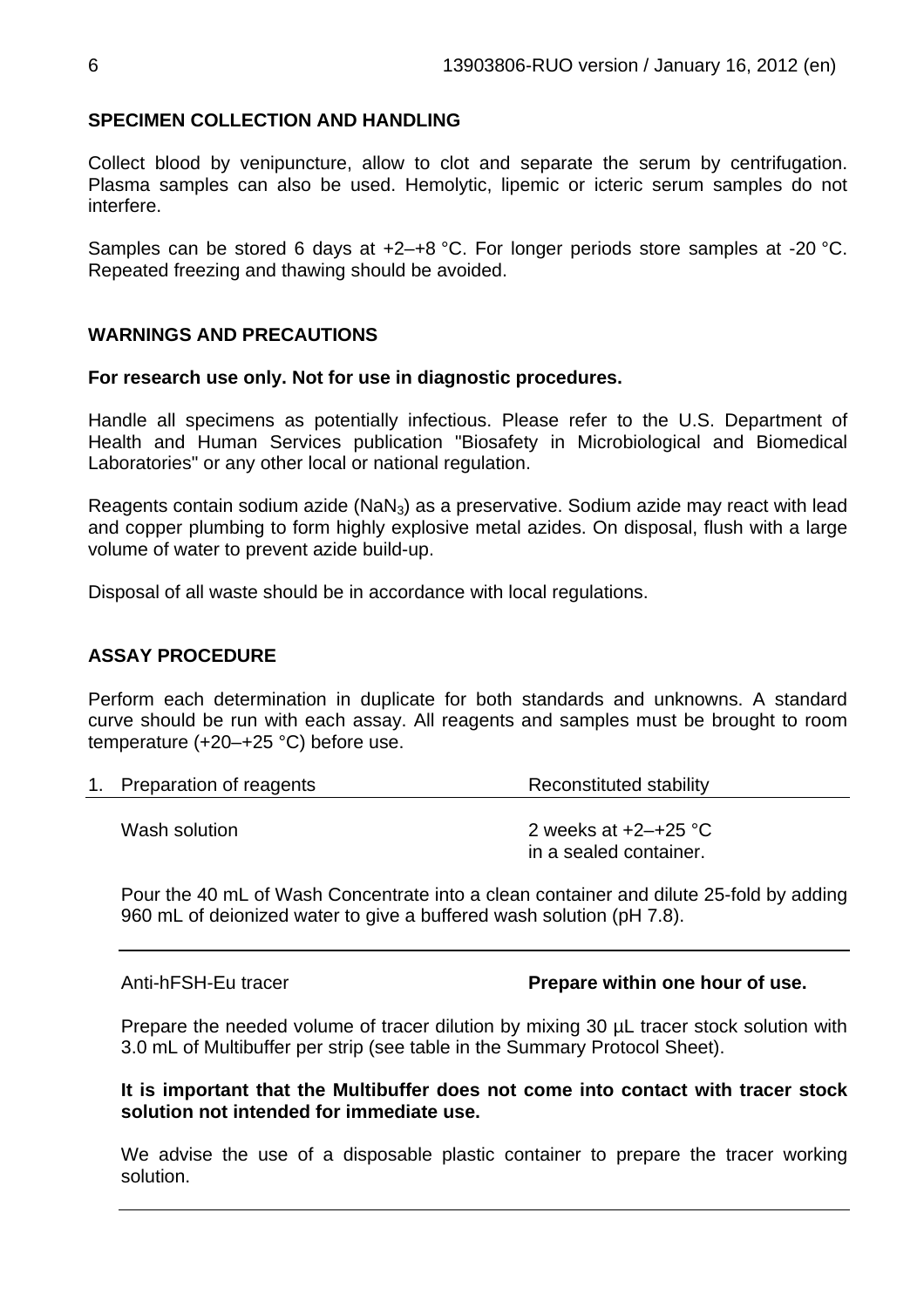2. Transfer the required number of microtitration strips to a strip frame.

Note: Open the foil from three sides only and fold it aside leaving the plate-specific information on the package. Return the remaining strips into the package and press the foil cover back on as tightly as possible. Leave the desiccant in the package. Alternatively, store the remaining strips in a resealable plastic bag with the desiccant.

3. Pipette 25 µL of the hFSH Standards (Std) and serum specimens (unknowns - Unk) into the strip wells. The following plate map is given as an example. Each laboratory can decide on the best positioning of the controls and samples.



- 4. Add 200 µL of Multibuffer to each well using **the recommended Eppendorf Multipette** after discarding the first aliquot, or use the DELFIA Dispense Unit. Avoid carry-over by holding the pipette tip slightly above the top of the well and avoid touching the plastic strip or the surface of the liquid.
- 
- 5. Incubate the frame for 3 hours (± 10 minutes) at room temperature with **slow** shaking using the DELFIA Plateshake.
- 6. After the first incubation step, aspirate and wash each strip with the DELFIA Platewash using program 17 (wash 1).
- 7. Add 200 µL of diluted Anti-hFSH-Eu tracer solution to each well using **the recommended Eppendorf Multipette.** Pipetting should be as for the Multibuffer in step 4 above.
- 8. Incubate the frame for 30 minutes (± 10 minutes) at room temperature **without shaking**.
- 9. After the second incubation step, aspirate and wash each strip with the DELFIA Platewash using program 17 (wash 2).
- 10. Add 200 µL of Enhancement Solution directly from the reagent bottle to each well using **the recommended Eppendorf Multipette** after flushing the Combitip once with Enhancement Solution (to waste), or use the DELFIA Plate Dispense. Refill the Combitip and discard the first aliquot. Avoid touching the edge of the well or its contents.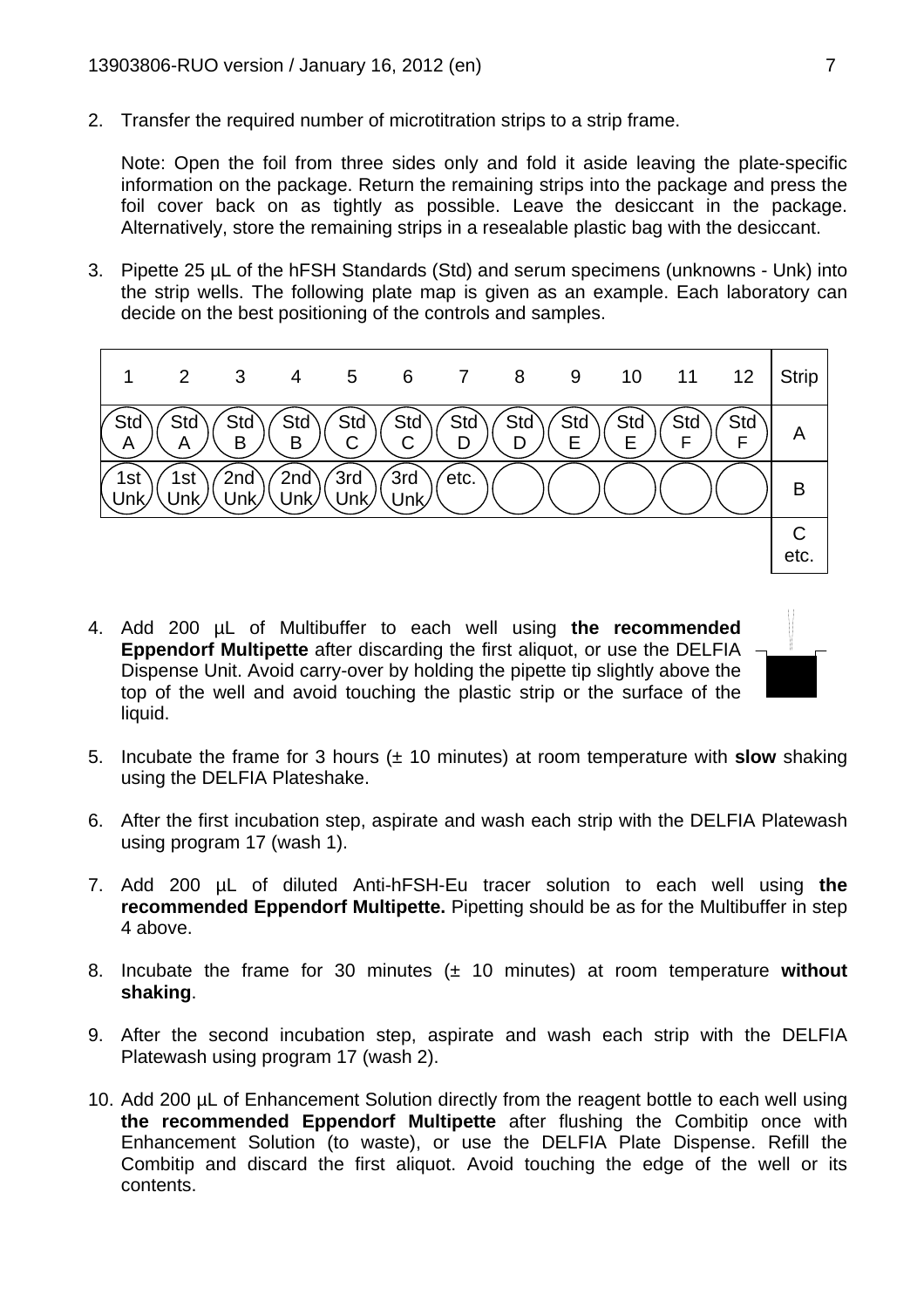- 11. Shake the frame **slowly** for 5 minutes. The fluorescence is stable for several hours if evaporation is prevented. However, we recommend measurement within 1 hour as external factors may cause a decrease in signal with time, although this is extremely rare.
- 12. Ensure that each strip is firmly seated in the frame and measure the fluorescence in the time-resolved fluorometer.

When using the 1232 or 1234 fluorometer select kit program 17 or MultiCalc[®](#page-7-0) protocol "17 FSH" for automatic measurement and result calculation.

When using VICTOR<sup>2</sup> D start the measurement from the Start Wizard, select "FSH" from Protocols/Kits panel "Fertility" and define the number of plates and samples.

Check the parameter group for program 17 or the MultiCalc protocol "17 FSH". If you change the replicate number for the unknowns please change the protocol accordingly (see fluorometer manual or MultiCalc manual for editing the parameters).

| <b>ASSAY TYPE</b>          | <b>IFMA</b>        |                                         |  |  |
|----------------------------|--------------------|-----------------------------------------|--|--|
| <b>FITTING METHOD</b>      |                    | <b>SPLINE SMOOTHED</b>                  |  |  |
| X-AXIS                     | <b>LOGARITHMIC</b> |                                         |  |  |
| Y-AXIS                     | <b>LOGARITHMIC</b> |                                         |  |  |
| <b>BLANKS</b>              | 2                  |                                         |  |  |
| <b>STANDARDS</b>           | 5                  |                                         |  |  |
| <b>STANDARD REPLICATES</b> | $\overline{2}$     |                                         |  |  |
| <b>STANDARD CONC</b>       | B                  | (Make sure that the hFSH standard       |  |  |
| <b>STANDARD CONC</b>       | C                  | concentrations correspond to those      |  |  |
| <b>STANDARD CONC</b>       | D                  | given on the lot specific quality       |  |  |
| <b>STANDARD CONC</b>       | Е                  | control certificate. If this is not the |  |  |
| <b>STANDARD CONC</b>       | F                  | case, enter the new concentrations.)    |  |  |
| UNKNOWN REPLICATES         | 2                  |                                         |  |  |

#### **PROCEDURAL NOTES**

- 1. A thorough understanding of this package insert is necessary for successful use of the DELFIA kit. The reagents supplied with this kit are intended for use as an integral unit. Do not mix identical reagents from kits having different lot numbers. Do not use kit reagents after the expiry date printed on the kit label.
- 2. Any deviation from the assay procedure may affect the results.
- 3. Reagents should be allowed to reach room temperature (+20–+25 °C) prior to sample preparation. Frozen specimens should be brought to room temperature slowly and gently mixed by hand. Do not vigorously vortex or mix specimens.
- 4. When washing the strips, ensure that each well is filled up completely to the top edge as shown in the figure. After washing the strips, check that the wells are dry. If there is moisture left, invert the plate and tap firmly against



 $\overline{a}$ 

<span id="page-7-1"></span><span id="page-7-0"></span>MultiCalc is a registered trademark of PerkinElmer, Inc.

VICTOR is a trademark of PerkinElmer, Inc.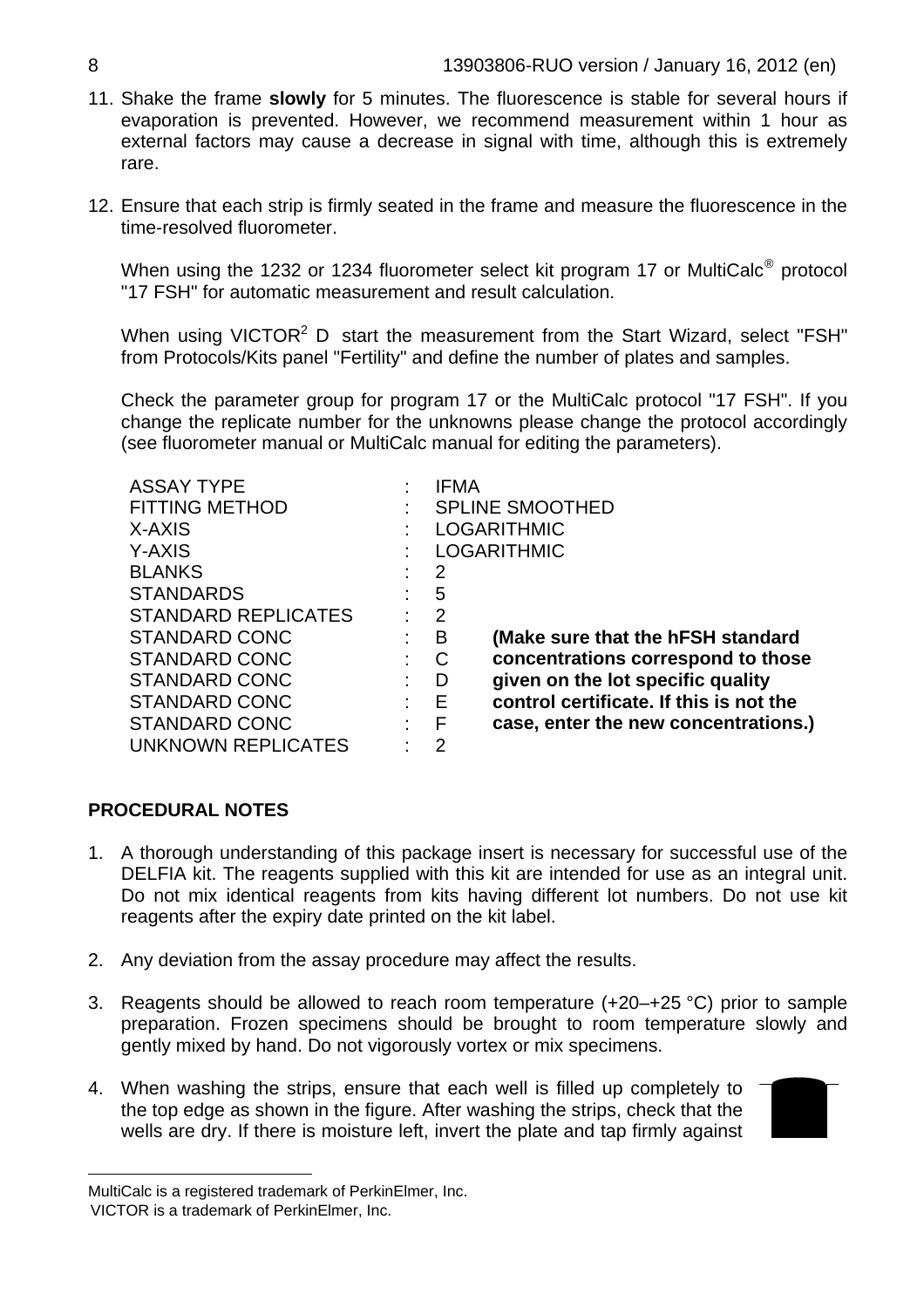13903806-RUO version / January 16, 2012 (en) 9

absorbent paper.

For detailed information on the cleaning and maintenance of the washing device, please refer to the DELFIA Platewash manual.

5. The avoidance of europium contamination and resulting high fluorescent background demands high standard pipetting and washing techniques. Thus it is extremely important to use the pipettes supplied with the DELFIA system for the recommended purposes only.

The Enhancement Solution should be dispensed using only the recommended Eppendorf Multipette after the Combitip has been first flushed with Enhancement Solution according to the Directions for Use. The same Combitip must not be used for pipetting any other reagent. After use place the Eppendorf Multipette on the pipette stand, with the Combitip still attached.

When using the DELFIA Plate Dispense and DELFIA Dispense Unit, please refer to the manual.

#### **CALCULATION OF RESULTS**

The DELFIA system incorporates programs for data reduction, and the results are obtained as printouts of standard curves, unknown concentrations etc. (see MultiCalc manual for detailed information).

#### **LIMITATIONS OF THE PROCEDURE**

**For research use only. Not for use in diagnostic procedures.** 

Please also refer to the sections "PROCEDURAL NOTES" and "SPECIMEN COLLECTION AND HANDLING".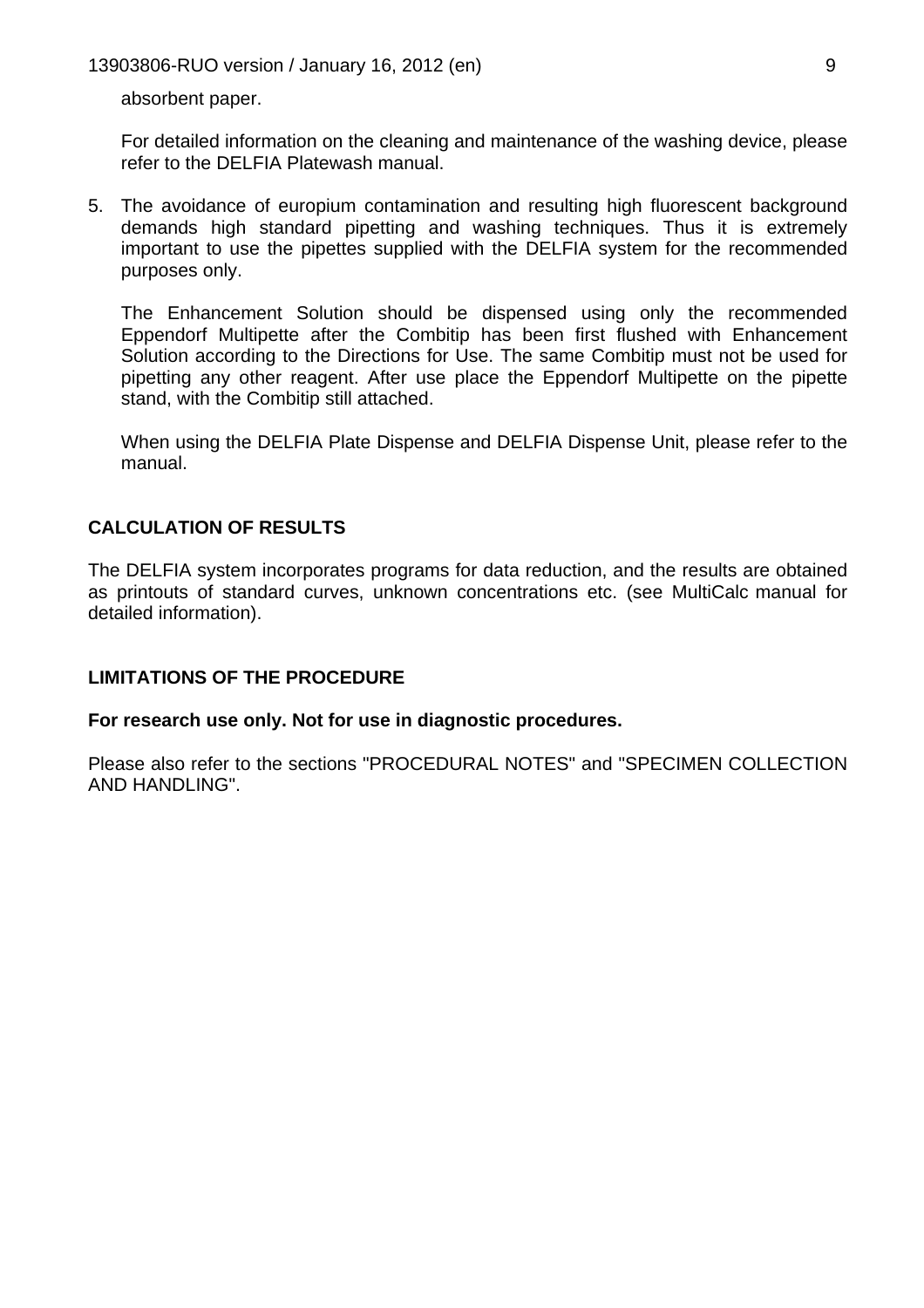#### **REFERENCES**

- 1. Soini, E. and Kojola, H. (1983): Time-resolved fluorometer for lanthanide chelates a new generation of nonisotopic immunoassays. Clin. Chem. **29**, 65-68.
- 2. Hemmilä, I., Dakubu, S., Mukkala, V-M., Siitari, H. and Lövgren, T. (1984): Europium as a label in time-resolved immunofluorometric assays. Anal. Biochem. **137**, 335-343.
- 3. Lövgren, T., Hemmilä, I., Pettersson, K., Eskola, J.U. and Bertoft, E. (1984): Determination of hormones by time-resolved fluoroimmunoassay. Talanta, **31**, 909-916.

January 16, 2012